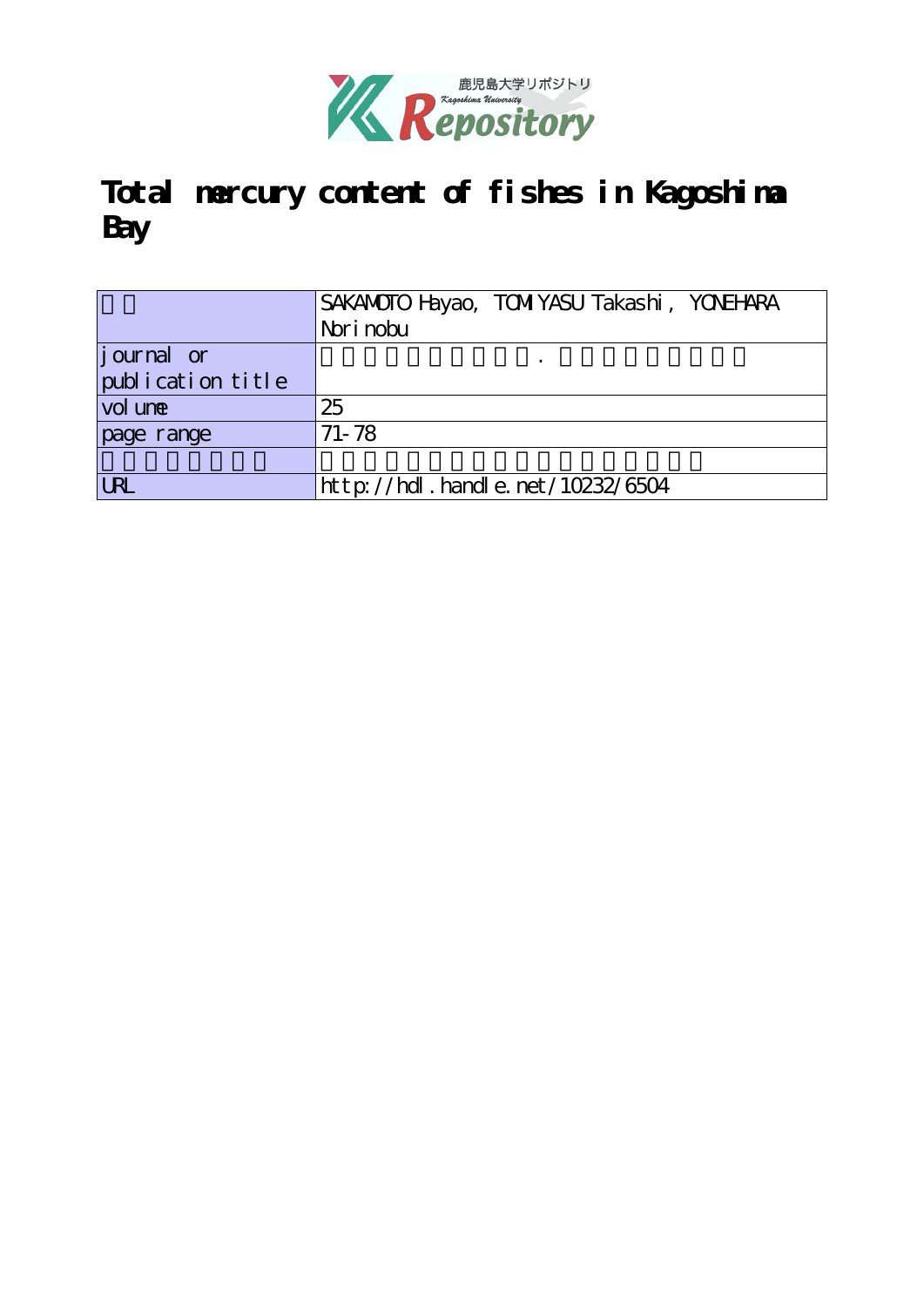**Total mercury content of fishes in Kagoshima Bay**

|                   | SAKAMOTO Hayao, TOMIYASU Takashi, YONEHARA |
|-------------------|--------------------------------------------|
|                   | Nori nobu                                  |
| journal or        |                                            |
| publication title |                                            |
| vol une           | 25                                         |
| page range        | $71 - 78$                                  |
|                   |                                            |
| <b>URL</b>        | $http://hdl. handle. net/10232/00001772$   |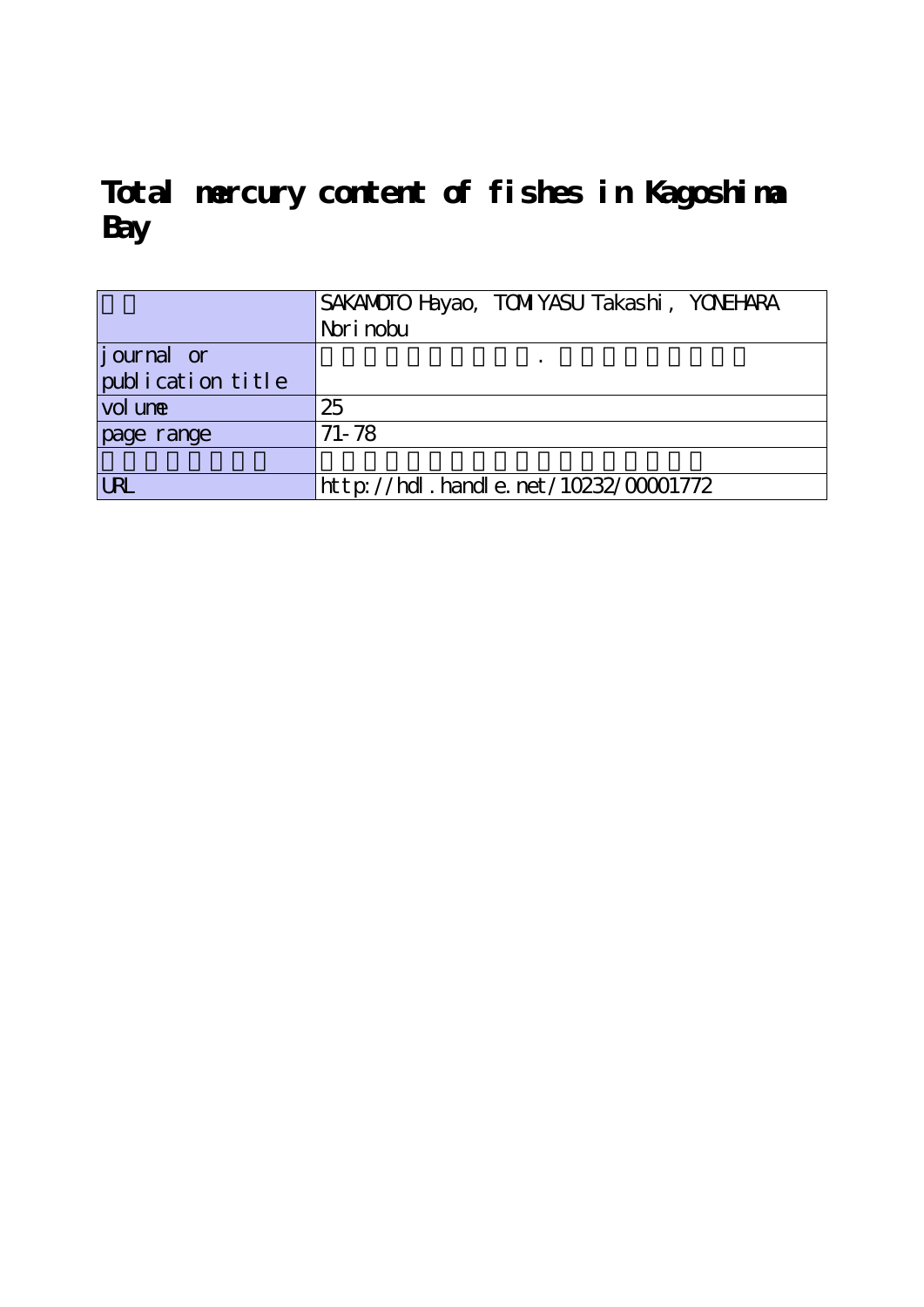Rep. Fac. Sci., Kagoshima Univ., (Math., Phys. & Chem.) No. 25, 71-78, 1992

# Total mercury content of fishes in Kagoshima Bay

Hayao SAKAMOTO\*, Takashi TOMIYASU\* and Norinobu YONEHARA\*

(Received September 10, 1992)

#### Abstract

Total mercury content in nanoplankton and fishes was determined by cold vapor atomic absorption spectrometory using porous gold as a collector. The contents and distributions of mercury in these biological samples were investigated.

Biological samples were taken from the East China Sea and Kagoshima Bay. Levels of total mercury of nanoplankton determined were found to be in the range of  $0.01 \sim 4.02$ ng/l (mean 0.03<sub>8</sub> ng/l) for 10 samples taken from the East China Sea and 3.8<sub>3</sub>, 13.<sub>6</sub> ng/l for two samples taken from Kagoshima Bay.

The ranges of total mercury content in fishes and their stomach contents were  $310\sim$ 2650  $\mu$ g/kg (wet basis), 60 ~ 680  $\mu$ g/kg (wet basis), respectively, and their arithmetic means were 1050  $\mu$ g/kg, 235  $\mu$ g/kg, and their geometric means were 897  $\mu$ g/kg, 180  $\mu$ g/kg, respectively. A high degree of positive correlation (correlation coefficient: 0.97) was found between mercury content of fish meat and stomach contents in fishes of Kagoshima Bay.

Key words: Mercury, Nanoplankton, Fishes, Mercury concentration

# Introduction

Mercury polluted fishes were found in Ushine district of Kagoshima Bay in November, 1973. The cause of the pollution had been widely investigated.

There have been many reports concerning the mercury polluted fishes $1^{1}$ -11) and mercury content of biological samples<sup>12)-14)</sup>.

It was necessary to investigate the concentration mechanism of mercury containing biological samples.

A purpose of this research was to clear concentration mechanism of mercury polluted fishes. Firstly we have been investigated determination method for mercury in sea water samples<sup>15) - 17)</sup> and sediments<sup>3)</sup>. <sup>18)</sup>. These methods were applied to biological sampies.

Nanoplankton was taken up as the low degree organism of food chain and fishes were taken up as high order. Furthermore, behavior of mercury was examined in a food chain of Kagoshima Bay.

Department Chemistry, faculty of Science, Kagoshima University, Kagoshima, 890, Japan.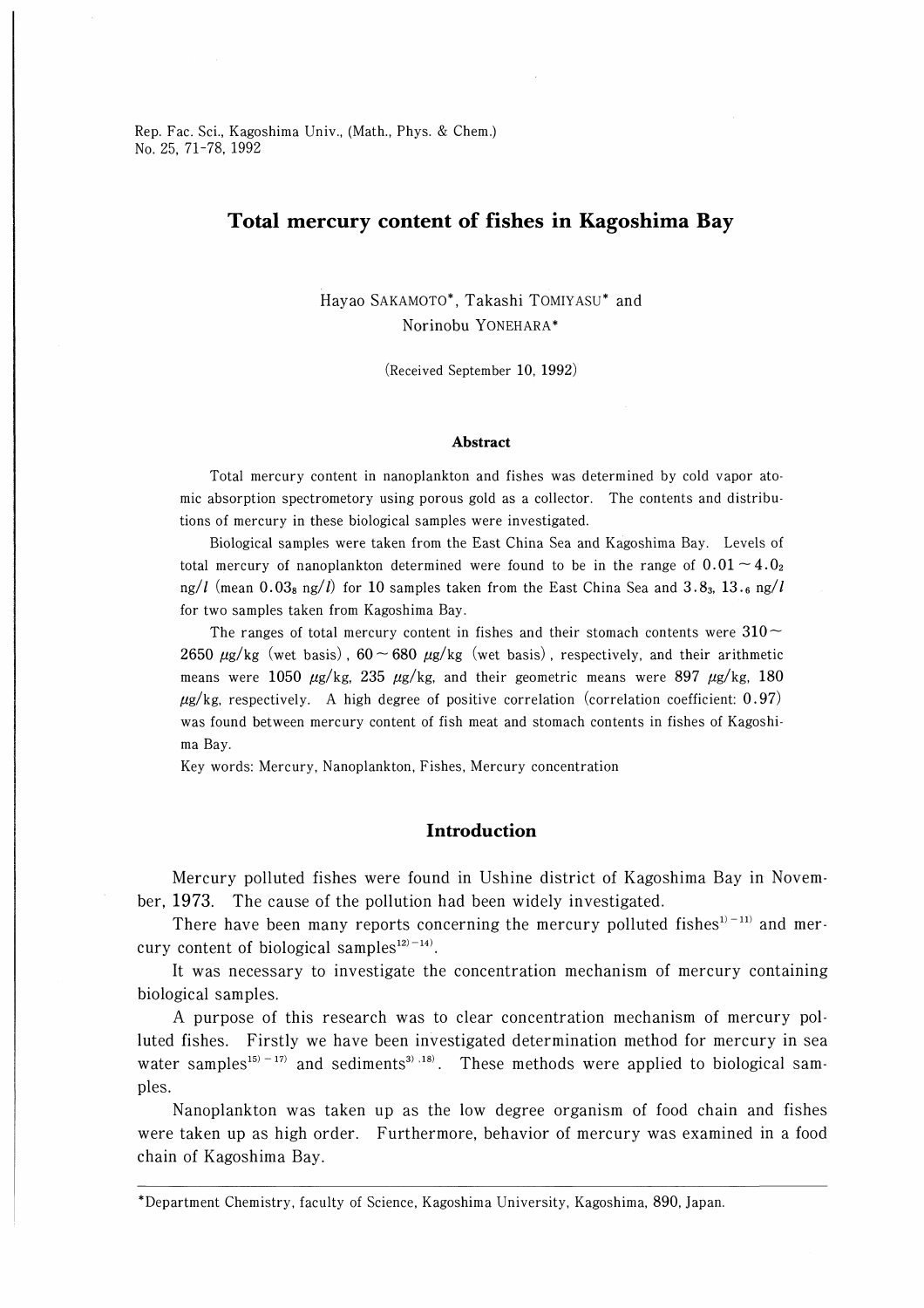This paper describes the results of total mercury content in nanoplankton and fishes taken from the East China Sea and Kagoshima Bay.

# Experimental

### Reagents and Apparatus.

All reagents were analytical special grade of marketing and several reagents were



Fig. 1 Sampling stations of biological samples in East China Sea and Kagoshima Bay. A: Fukuyama, B: Kajiki, C: Ushine, D: Tarumizu, E: Hirakawa, F: Yamagawa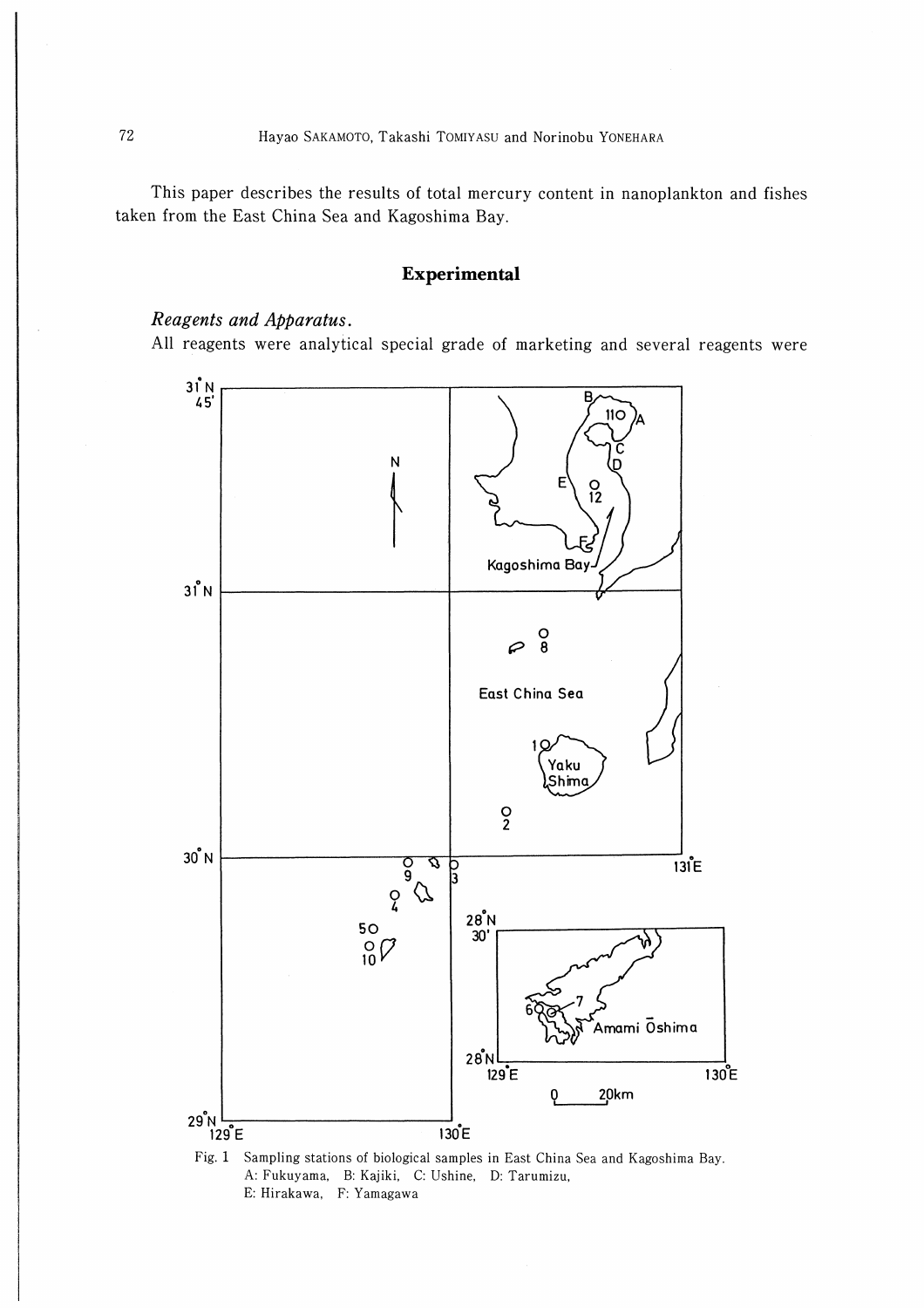prepared in mercury free by heating.

**Porous Gold Collector.** Trapping agents coated with porous gold (sintered chloroauric acid on the surface of chromosorb) was used.

Apparatus. The apparatus used Rigaku Mercury SP (Nihon Instruments).

Sampling of Biological Sample and Preservation.

Sampling stations of biological samples in the East China Sea and Kagoshima Bay are shown in Fig. 1; the station numbers are tabulated in Table 1.

Nanoplankton is a general term of extremely feeble plankton of the self exercise capability. A plankton is classified into a plant plankton and an animal plankton. Minute plant plankton (nanoplankton) comprises appreciable portion of carbonic acid assimilation. There is not obvious prescription regarding size of nanoplankton. Generally speaking, the size is from 5 to 60  $\mu$ m. When the mercury content in ocean biological material is made a problem in low degree of food chain, mercury content of nanoplankton need to be known. This is the first step to clarify the mercury concentration mechanism to living body.

Water samples (from 20 to 100 liters) used for mercury determination were kept in polyethylene bottle, which were exuded beforehand by approximately  $3 \text{ mol}/l$  nitric acid for two weeks and then washed thoroughly with water.

Nanoplankton was collected concomitantly using a plankton net  $(60 \mu m)$  and millipore filter  $(8 \mu m)$ . After that, nanoplankton sample inserted in freezer and was preserved. The sample that was collected in this way is containing the particle (Detritus) that life activity lost, inorganic floatting particle and nanoplankton. We can not to only separate nanoplankton out of these samples. It is very difficult to obtain reliable mercury content for nanoplankton. Accordingly, total mercury content that combined this 3

Sample(0.01-0.5 g)(Porcelain boat)

Add ca. 2g of a mixture of  $Ca(OH)_2$  and  $Na_2CO_3$ - Heat at ca.  $400^{\circ}$ C for 3 min and next 700 $^{\circ}$ C for 6 min by passing mercury free air at flow rate of 0.5 1/min . Trap mercury on porous gold - Heat at ca.  $700^{\circ}$ C for 1 min - Pass mercury free air at flow rate of 0.3 1/min Cold vapor atomic absorption spectrometry (Apparatus: Rigaku Mercury SP)

Fig. 2 Analytical procedure of total mercury in biological samples.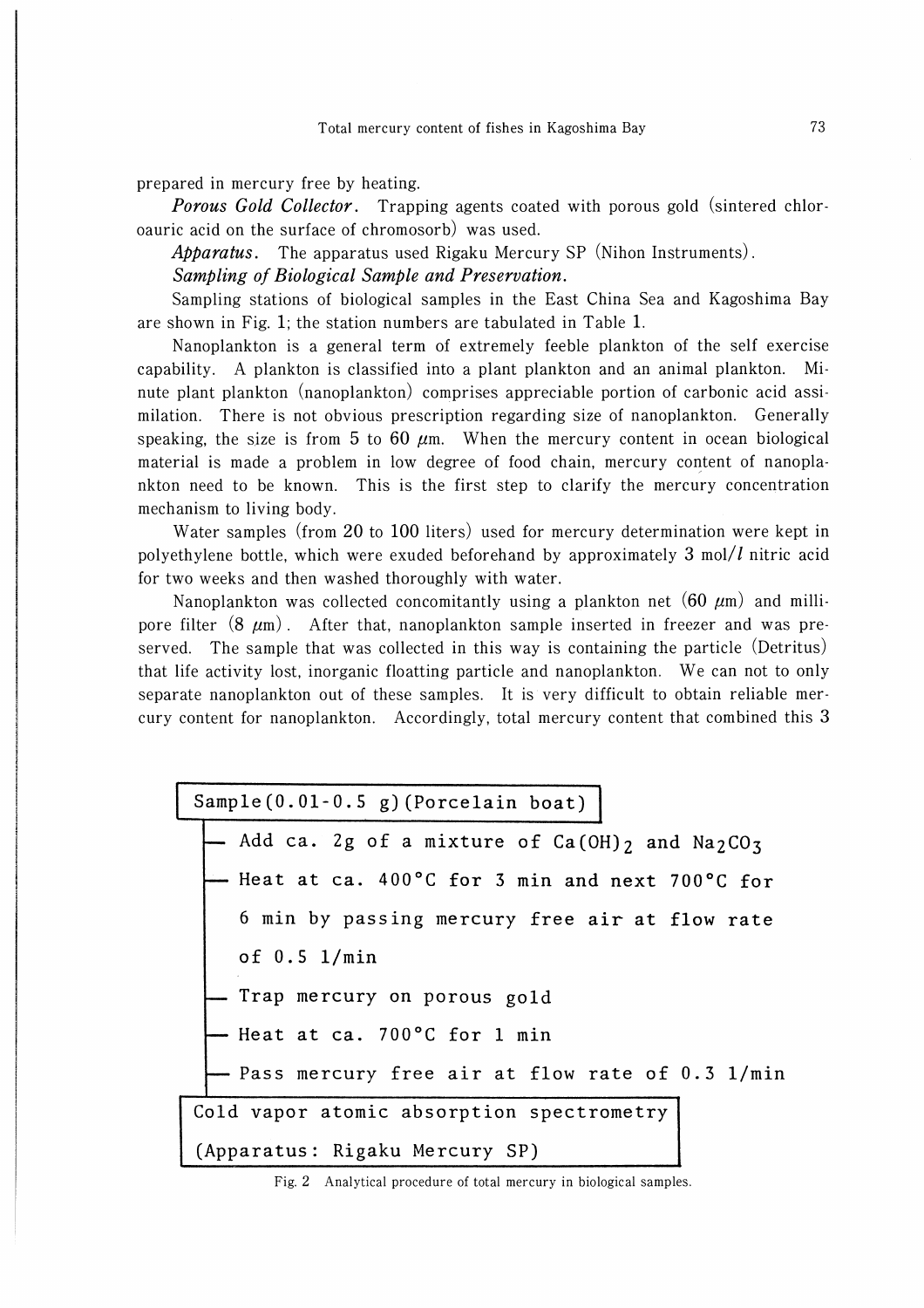parts is upper bound of the mercury for nanoplankton.

#### Determination of Total Mercury in Nanoplankton and Fishes.

After frozen preservation samples were defreezied and were used. Total mercury was determined by using cold vapor atomic absorption, following to heating evaporation by combustion of samples and concentration by gold amalgamation of mercury. The procedure for determination of total mercury in biological samples is shown in Fig. 2. Mercury content in sample converts to mercury content of water sample that it collected because the weight of sample is small for nanoplankton. The method that this is substituted is not found antil the present. The content of total mercury in fishes and their stomach contents is shown by wet basis.

# Results and Discussion

Table 1 Total mercury content and number of nanoplankton in the East China Sea

## Total Mercury Content in Nanoplankton.

The analytical results of mercury content of nanoplankton in the East China Sea and

| Sampling location<br>(N <sub>0</sub> ) |                                          | Data                                       | Hg<br>(ng/l) | Cells/ $l^*$                     | Remarks           |  |
|----------------------------------------|------------------------------------------|--------------------------------------------|--------------|----------------------------------|-------------------|--|
| 1.                                     | $30^{\circ}24.4'$ N<br>130°25.2'E        | Jul. 26. '79                               | 0.02         | $2.00 \times 10^6$               | East China Sea    |  |
| 2.                                     | $30^{\circ}08.4'$ N<br>130°10.5'E        | 427.4                                      | 0.01         | 0.12<br>$\overline{\phantom{a}}$ | $^{\prime\prime}$ |  |
| 3.                                     | $29^{\circ}56.9'$ N<br>130°02.5'E        | 28. $\prime$<br>n.                         | 0.03         | 0.77<br>$^{\prime\prime}$        | n                 |  |
| 4.                                     | 29°51.5'N<br>129°45.6'E                  | $29.$ $\prime$<br>$\overline{\phantom{a}}$ | 0.05         | 0.58<br>$\prime$                 | $\prime\prime$    |  |
| 5.                                     | 29°43.8'N<br>129°39.8'E                  | 30. $\prime$<br>$^{\prime\prime}$          | 0.09         | 1.70<br>$^{\prime\prime}$        | ヶ                 |  |
| 6.                                     | 28°12.6'N<br>129°10.8'E                  | Aug. 1. 4                                  | 0.08         | 1.26<br>$\prime$                 | $\overline{ }$    |  |
| 7.                                     | $28^{\circ}10.4'$ N<br>129°14.4'E        | 2.7<br>$\prime\prime$                      | 0.05         | 1.95<br>$^{\prime\prime}$        | $^{\prime\prime}$ |  |
| 8.                                     | $30^{\circ}47.3'N$<br>130°23.9'E         | Oct. 9. 4                                  | 0.03         | 4.02<br>$\overline{\phantom{a}}$ | $\prime\prime$    |  |
| 9.                                     | $29^{\circ}57.2^{\prime}N$<br>129°49.0'E | 10. $\gamma$<br>n.                         | 0.01         | 1.10<br>$\prime$                 | $^{\prime\prime}$ |  |
| $10.$                                  | 29°37.8'N<br>129°37.7'E                  | 11. $\circ$<br>$\prime$                    | 0.01         | 2.59<br>$\prime$                 | $^{\prime\prime}$ |  |
| 11.                                    | 31°39.8'N<br>130°45.6'E                  | $5. \, \circ$<br>n                         | 0.15         | 13.6<br>$\overline{\phantom{a}}$ | Kagoshima Bay     |  |
| 12.                                    | 31°24.4'N<br>130°38.7'E                  | 7.4<br>11                                  | 0.01         | 3.83<br>$\prime$                 | $^{\prime\prime}$ |  |

and Kagoshima Bay.

\*After Ichikawa (1980)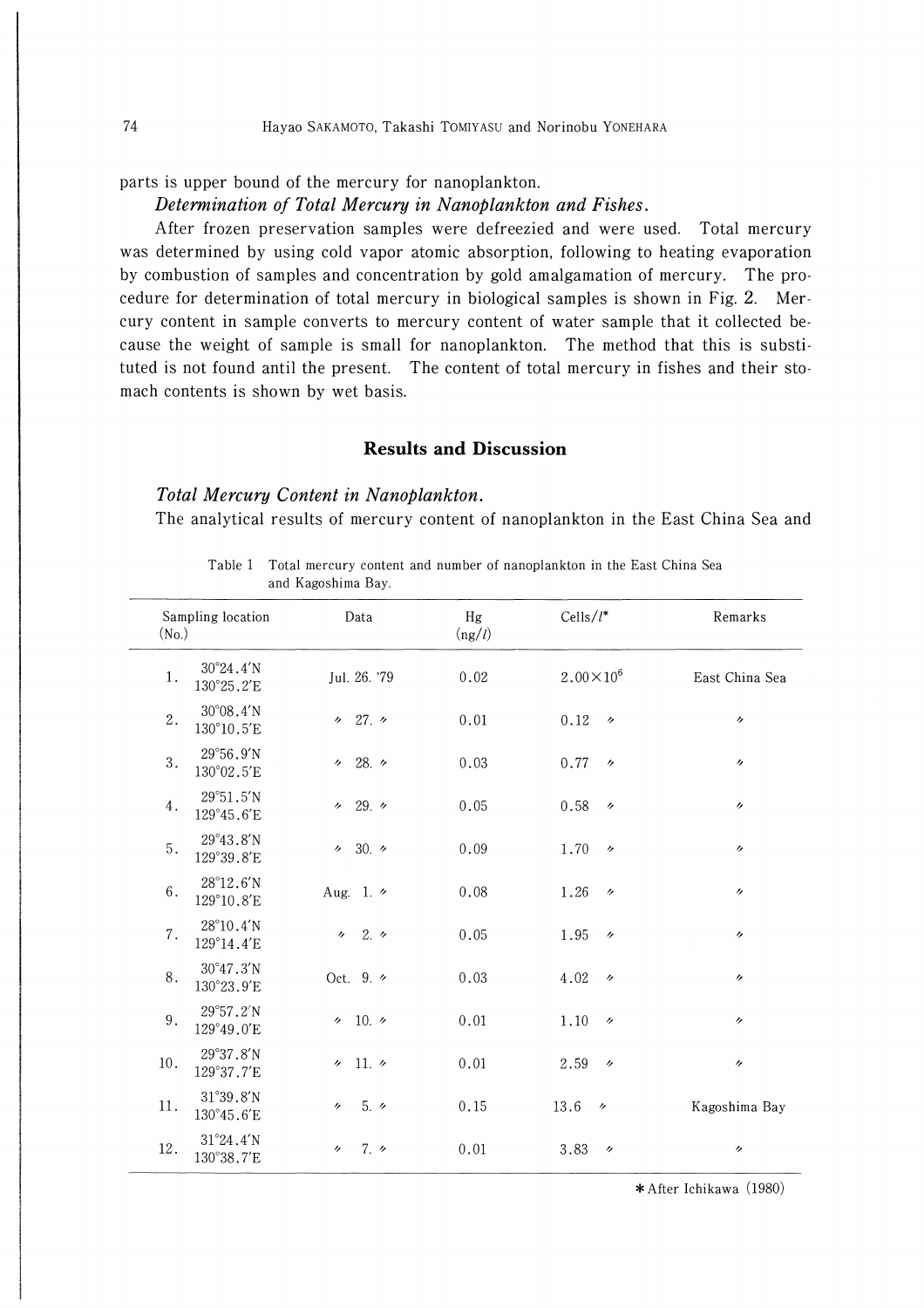Kagoshima Bay are shown in Table 1.

Mean total mercury content of nanoplankton was  $0.03<sub>8</sub>$  ng/ $\ell$  for 10 samples taken from the East China Sea and 0.15 ng/ $\ell$  for one sample taken from Northern Kagoshima Bay, respectively. These value are  $1/20 \sim 1/100$  of total mercury content of the open sea. The number of nanoplankton was  $13.6 \times 10^6$  Cells/*l* in one sample taken from Northern Kagoshima Bay and it was higher number about 1 order than open sea water<sup>19)</sup>. Accordingly, nanoplankton of Northern Kagoshima Bay is not especially concentrated with mercury.

The number of nanoplankton fluctuates seasonally and then continual research is necessary.

#### Total Mercury Content in Fishes.

Total mercury content in fishes of Kagoshima Bay was determined using cold vapor atomic absorption method, following to heating evaporation by combustion of samples and concentration by gold amalgamation of mercury.

A part of analytical results are shown in Table 2.

Identification of stomach contents of fishes was obtained by cooperation of professor Saisyo of Kagoshima Univ.

Average total mercury content of fishes of Kagoshima Bay was  $897 \mu g/kg$ . Also, average total mercury content of stomach contents was 180  $\mu$ g/kg. Fig. 3 shows the relationship between the mercury content of fishes meat and stomach contents in fishes of Kagoshima Bay. A high degree of positive correlation (correlation coefficient: 0.97) was found between mercury content of fish meat and stomach contents in fishes of Kagoshima Bay. Also, correlation coefficients between body length, weight and mercury content in fishes were 0.51, 0.55, respectively.

| No. | Sampling<br>station | Data         | Type of fish | body<br>length<br>$\text{(cm)}$ | Weight<br>(g) | He content<br>of fish meat<br>$(\mu$ g/kg) | Stomach contents | Hg content of<br>stomach con-<br>tents $(\mu g/kg)$ |
|-----|---------------------|--------------|--------------|---------------------------------|---------------|--------------------------------------------|------------------|-----------------------------------------------------|
| 1   | Ushine oki          | Nov. 18. '77 | Maanago      | 64                              | 460           | 1160                                       | None             |                                                     |
| 2   | Ushine oki          | Nov. 18, '77 | Maanago      | 47                              | 150           | 1100                                       | None             |                                                     |
| 3   | Kajiki oki          | Nov. 25, '77 | Maanago      | 64                              | 470           | 1560                                       | None             |                                                     |
| 4   | Yamagawa oki        | Oct. 13. '78 | Itachiuo     | 28                              | 409           | 460                                        | White meat piece | 92                                                  |
| 5   | Yamagawa oki        | Oct. 17. '78 | Amadai       | 31                              | 431           | 1310                                       | Shiroganegokai   | 310                                                 |
| 6   | Tarumizu oki        | Oct. 31. '78 | Sabafugu     | 18                              | 132           | 310                                        | Meat piece       | 60                                                  |
| 7   | Kajiki oki          | Nov. 07. '78 | Maanago      | 67                              | 450           | 2650                                       | Okinosujiebi     | 680                                                 |
| 8   | Hirakawa oki        | Nov. 01. '78 | Sabafugu     | 19                              | 118           | 770                                        | Meat piece       | 150                                                 |
| 9   | Hirakawa oki        | Nov. 01. '78 | Yagataisaki  | 28                              | 459           | 1310                                       | <b>Scales</b>    | 370                                                 |
| 10  | Fukuyama oki        | Aug. 08. '79 | Maanago      | 48                              | 200           | 650                                        | Meat piece       | 181                                                 |
| 11  | Fukuyama oki        | Aug. 08. '79 | Maanago      | 75                              | 510           | 900                                        | Kouika           | 101                                                 |
| 12  | Fukuyama oki        | Aug. 08. '79 | Maanago      | 45                              | 140           | 467                                        | Sunahorimusi     | 169                                                 |

Table 2 Total mercury content of fishes in Kagoshima Bay.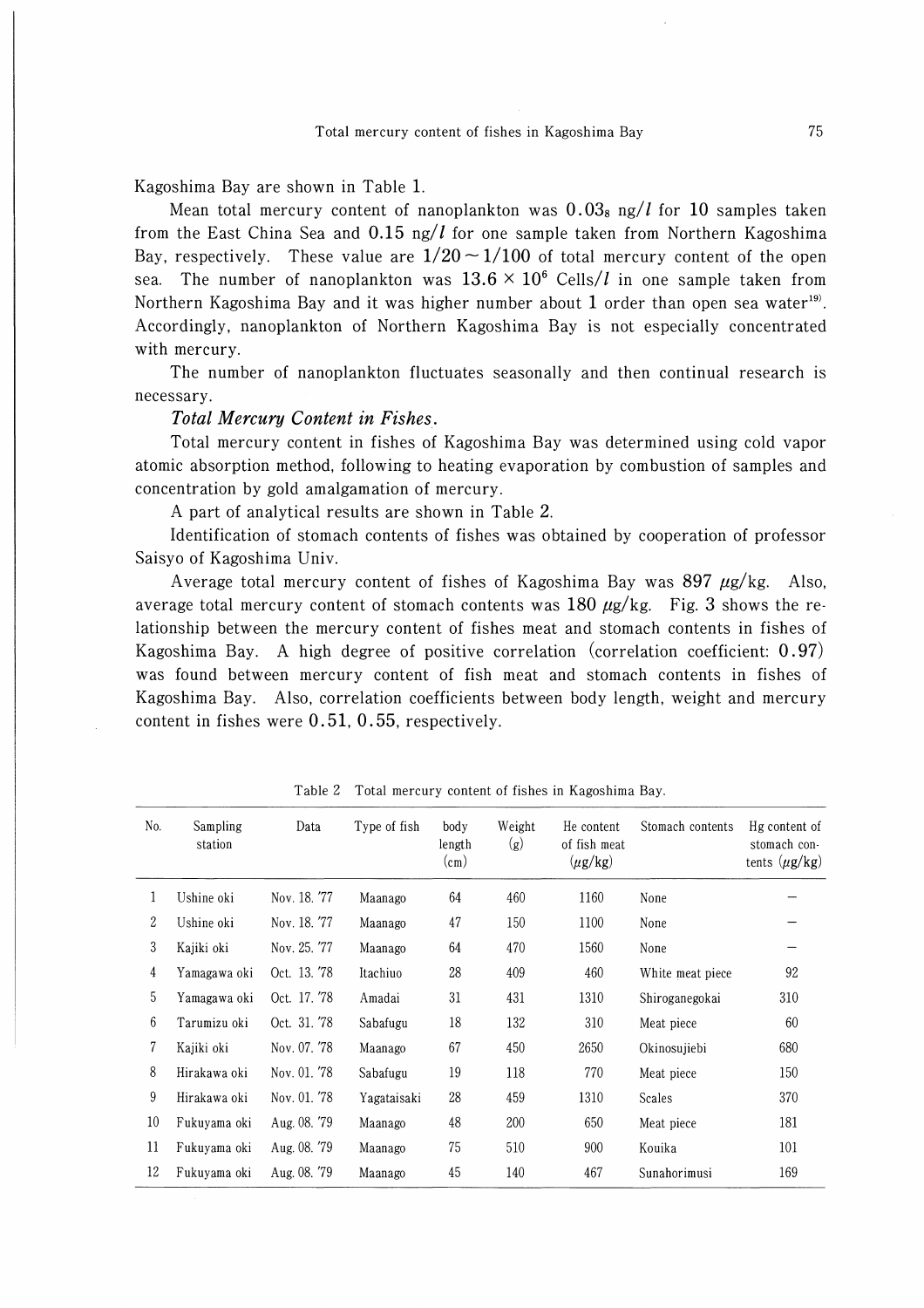

Fig. 4 shows concentration range and mean value of total mercury in fishes and their stomach contents. Total mercury content is high in order of Kisu (Sillago sihama), Ebi (Penaeidae), Sabafugu (Legocephalus lunaris spadiceus), Nutaunagi (Eptatretus burgeri) and Maanago (Conger myriaster).

Horibe<sup>20)</sup> has been reported that there was high correlation between fishes and orgame mercury concentration of Sagami Bay. Mercury in a living body is not concentrated by only food chain but unique physiological action may be related to mercury concentration mechanism.

#### Conclusion

In this study, total mercury in nanoplankton, fishes and their stomach contents were determined by cold vapor atomic absorption spectrometry using porous gold cellector.

Mean total mercury content of nanoplankton was  $0.03<sub>8</sub>$  ng/l for 10 samples taken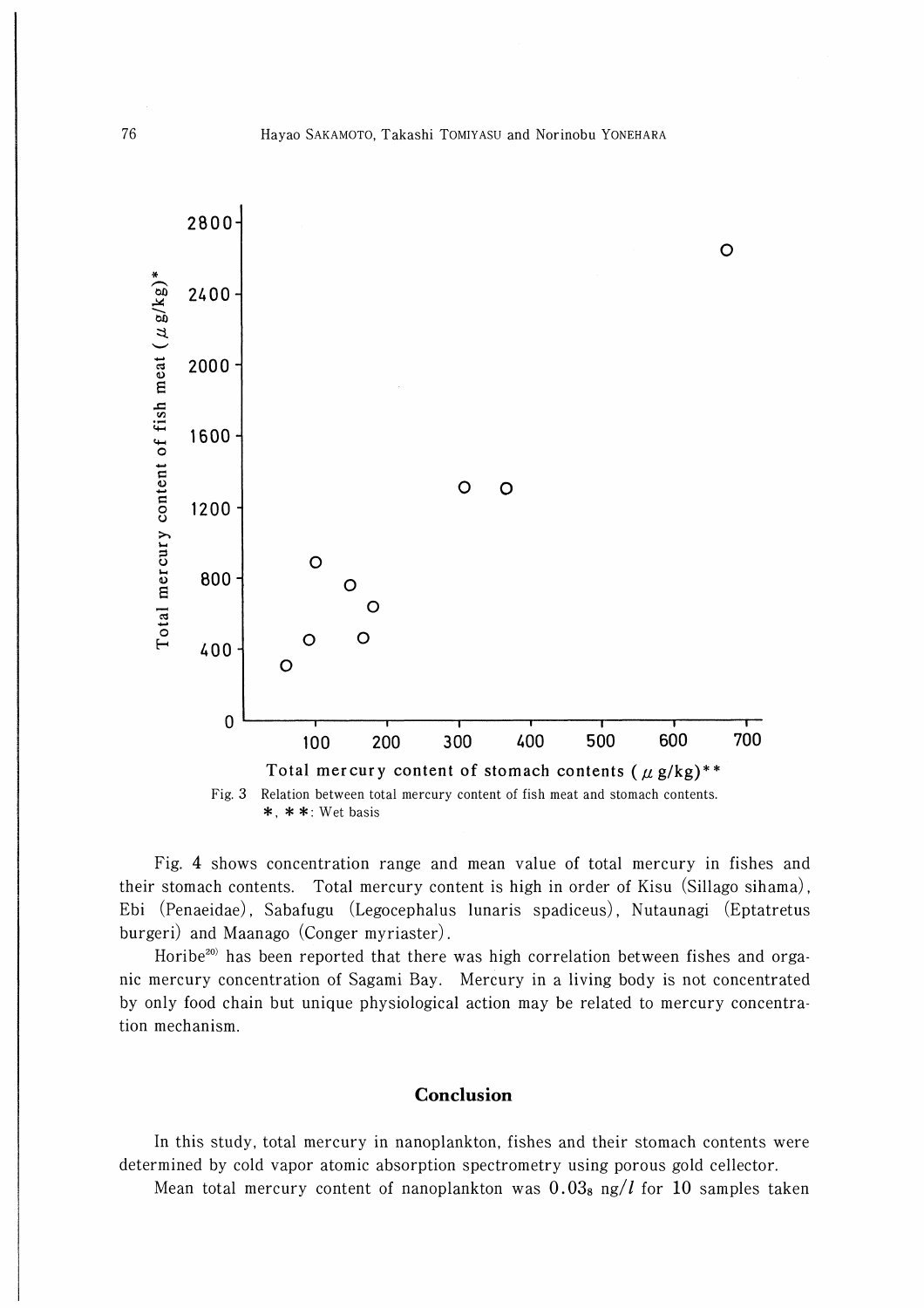Total mercury content of fishes in Kagoshima Bay





from the East China Sea and  $0.01\sim 0.15$  ng/*l* for sample taken from Northern Kagoshima Bay, respectively. These value are  $1/20 \sim 1/100$  of total mercury content of the open sea.

Fish samples were taken from Kagoshima Bay. The ranges of total mercury contents in fishes and their stomach cotents were  $310\sim 2650 \mu g/kg$  (wet basis),  $60\sim 680$  $\mu$ g/kg (wet basis), respectively, and their arithmetic means were 1050  $\mu$ g/kg, 235  $\mu$ g/kg, and their geometric means were 897  $\mu$ g/kg, 180  $\mu$ g/kg, respectively.

A high degree of positive correlation (correlation coefficient: 0.97) was found between mercury content of fish meat and stomach contents in fishes of Kagoshima Bay.

Mercury concentration mechanism of mercury pollution fishes of Kagoshima Bay has not been clarified yet. A food chain is not denied completely. Continuous survey contaming water quality, sediments, organism and volcanic activity is necessary.

#### **References**

- 1) Environmental Government and Environmental Pollution Control Section of Kagoshima Prefecture, "Report of Environmental Survey of Mercury Pollution in Kagoshima Bay", p  $1-13$  (1975).
- 2) M. Kamada, T. Onishi and H. Sakamoto, "Study of the Submarine Volcanic Activity of Northern Kagoshima Bay and Influences in the Enviroment",  $p 55-74$  (1976).
- 3) J. Ossaka, J. Hirabayashi, T. Ozawa, T. Oninhi and H. Sakamoto, "Study of the Submarine Volcanic Activity in the Northern Area of Sakurajima", p  $48-63$  (1977).
- 4) Kagoshima Prefecture, "Report of Environmental Survey on Mercury Pollution in Kagoshima Bay", p  $1-34$  (1977).
- 5) Kagoshima Prefecture, "Environmental White Paper", 240-245 (1977).
- 6) Kagoshima Prefecture, "Environmental White Paper",  $161-168$  (1978).
- 7) Kagoshima Prefecture, "Report of Environmental Survey on Mercury in Kagoshima Bay", (1978).